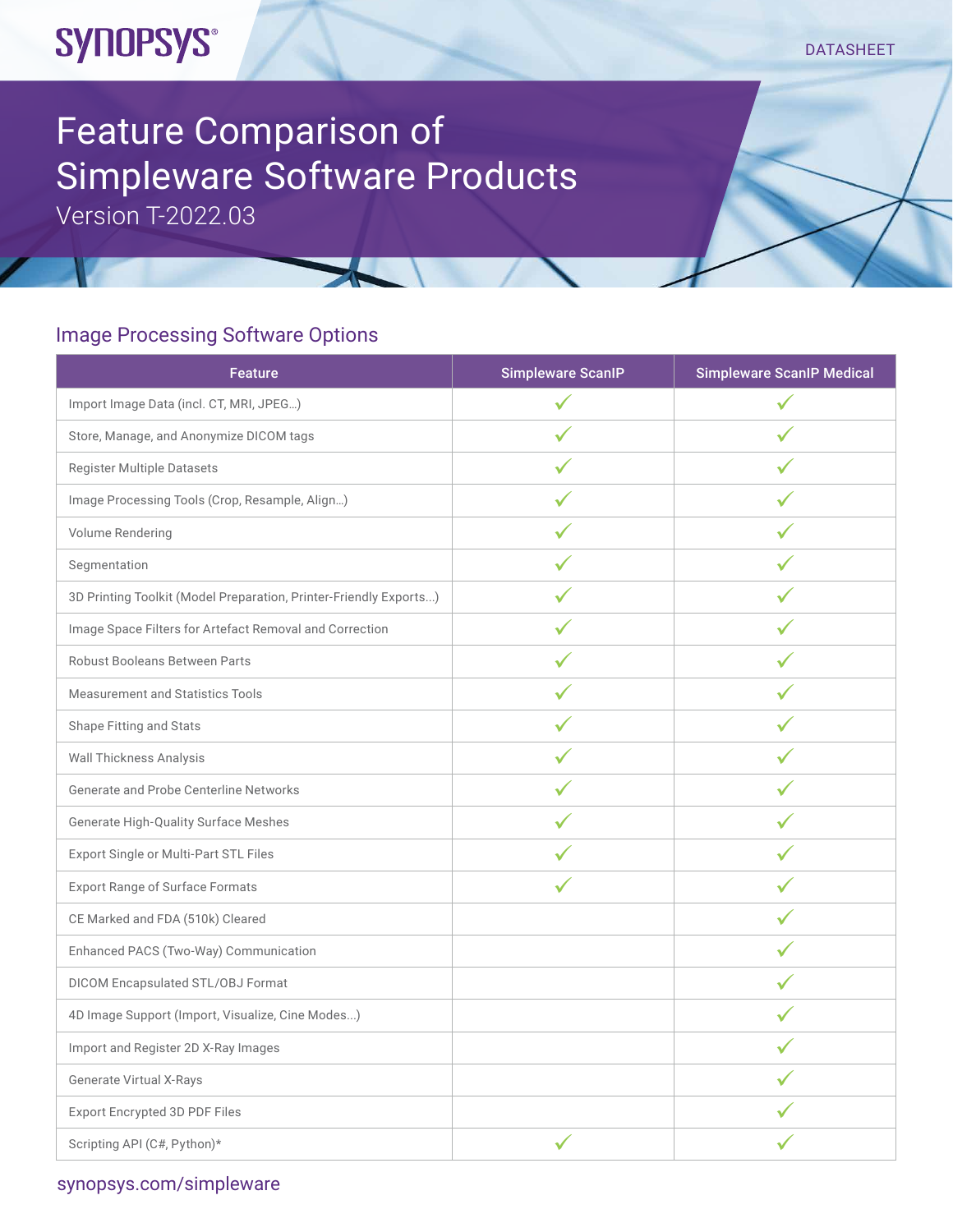## Add-On Modules

|                                                                                                   | <b>Automated Segmentation</b> |                    | <b>CAD Integration</b>          |              | <b>Model Generation</b>      |              | <b>Physics Simulation</b> |              |              |                |
|---------------------------------------------------------------------------------------------------|-------------------------------|--------------------|---------------------------------|--------------|------------------------------|--------------|---------------------------|--------------|--------------|----------------|
| <b>Feature</b>                                                                                    | <b>AS</b><br>Cardio           | <b>AS</b><br>Ortho | <b>Custom</b><br><b>Modeler</b> | <b>CAD</b>   | <b>Design</b><br><b>Link</b> | FE.          | <b>NURBS</b>              | <b>SOLID</b> | <b>FLOW</b>  | <b>LAPLACE</b> |
| <b>Fully Automated</b><br>Segmentation of Hearts<br>$(3D \text{ and } 4D)$                        | $\checkmark$                  |                    |                                 |              |                              |              |                           |              |              |                |
| Automatic Placement of<br><b>Anatomical Landmarks</b><br>for Hearts (3D and 4D)                   | $\checkmark$                  |                    |                                 |              |                              |              |                           |              |              |                |
| Aortic Valve Analysis<br>(Location and<br>Dimensions)                                             | $\checkmark$                  |                    |                                 |              |                              |              |                           |              |              |                |
| <b>Fully Automated</b><br>Segmentation of Ankles,<br>Hips, Knees & Shoulders                      |                               | ✓                  |                                 |              |                              |              |                           |              |              |                |
| Automatic Placement of<br><b>Anatomical Landmarks</b><br>for Ankles, Hips, Knees<br>and Shoulders |                               | ✓                  |                                 |              |                              |              |                           |              |              |                |
| Automatic Region of<br>Interest Detection for<br>Auto Segmentation                                | $\checkmark$                  | $\checkmark$       |                                 |              |                              |              |                           |              |              |                |
| Fully Customized<br>Automated Image<br>Processing Solution                                        |                               |                    | $\checkmark$                    |              |                              |              |                           |              |              |                |
| Import Surface Objects<br>(STL, STEP, IGES)                                                       |                               |                    |                                 | $\checkmark$ |                              |              |                           |              |              |                |
| Check and Fix Surface<br>Objects                                                                  |                               |                    |                                 | $\checkmark$ |                              |              |                           |              |              |                |
| <b>Create Primitive Shapes</b>                                                                    |                               |                    |                                 | $\checkmark$ |                              |              |                           |              |              |                |
| <b>Register Datasets</b><br>(Automatic, Landmark)                                                 |                               |                    |                                 | $\checkmark$ |                              | $\checkmark$ |                           |              |              |                |
| <b>Position Surface Objects</b>                                                                   |                               |                    |                                 | $\checkmark$ | $\checkmark$                 |              |                           |              |              |                |
| Surface Filters (Smooth,<br>Decimate)                                                             |                               |                    |                                 | $\checkmark$ |                              |              |                           |              |              |                |
| Surface Editing (Extrude,<br>Clip, Hollow, Sweep)                                                 |                               |                    |                                 | $\checkmark$ |                              |              |                           |              |              |                |
| Convert Surfaces to<br>Masks, Masks to Surfaces                                                   |                               |                    |                                 | $\checkmark$ |                              |              |                           |              |              |                |
| Robust Booleans<br><b>Between Surface Parts</b>                                                   |                               |                    |                                 | $\checkmark$ |                              |              |                           |              |              |                |
| <b>Surface Deviation</b>                                                                          |                               |                    |                                 | $\checkmark$ |                              |              |                           |              |              |                |
| Feature Edge<br>Preservation                                                                      |                               |                    |                                 | $\checkmark$ |                              |              |                           |              |              |                |
| <b>Internal Structures</b><br>Wizard                                                              |                               |                    |                                 | $\checkmark$ |                              |              |                           |              |              |                |
| Mesh Decimation and<br>Refinement Options                                                         |                               |                    |                                 | $\checkmark$ |                              | $\checkmark$ |                           | $\checkmark$ | $\checkmark$ | $\checkmark$   |
| <b>Export STL Files</b>                                                                           |                               |                    |                                 | $\checkmark$ |                              | ✓            |                           |              |              |                |